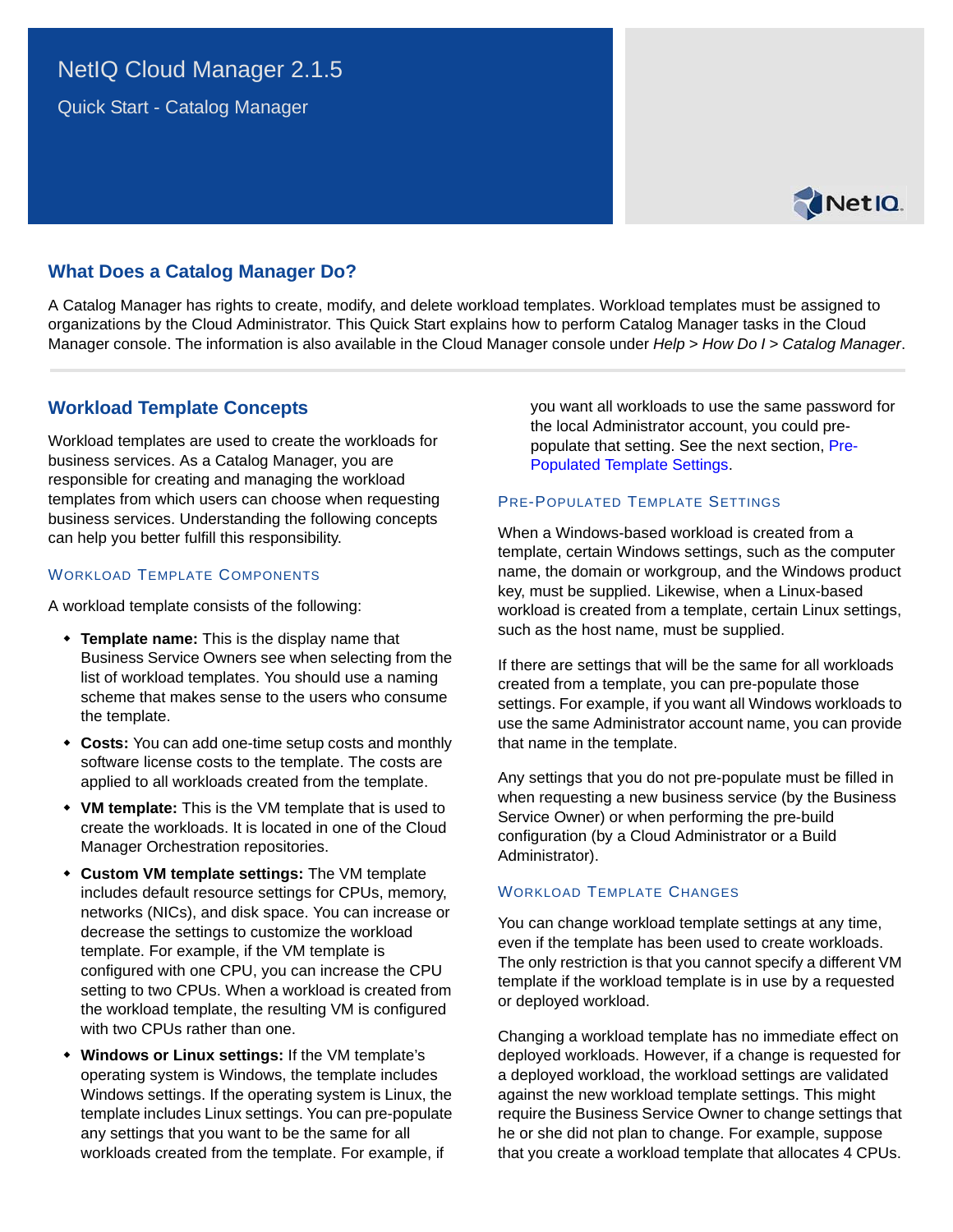A Business Service Owner creates a workload (with 4 CPUs) from the workload template. You then change the workload template's CPU allocation from 4 to 2. After the change, the Business Service Owner requests a change to the workload's number of disks. When creating the change request, the Business Service Owner must also change the CPUs from 4 to 2 because 4 CPUs are no longer supported by the new workload template.

### VM TEMPLATE CHANGES

VM templates are managed (created, changed, and deleted) through the Cloud Manager Orchestration Server console. If you change a VM template that is referenced by a workload template, the change is not recognized for the workload template until you open the workload template in Edit mode and then save it again. You do not need to change any workload template settings, you only need to save the template again.

## WORKLOAD TEMPLATE DELETIONS

You can delete a workload template unless it is currently being used to build a workload. As soon as the workload is built and deployed, you can delete the workload template.

Deleting a workload template has no effect on deployed workloads, even if a change is requested for one of the workloads.

# **Creating Workload Templates**

- **1** On the main navigation bar, click *Catalog.*
- **2** On the *Workload Templates* tab, click *Create*.
- **3** If your Cloud Manager system has multiple zones, the Select Zone dialog box is displayed. Select the zone that contains the VM template you want, then click *OK* to display the Create Workload Template dialog box.
- **4** In the *General* section, provide the following information for the workload template:

**Name:** Specify a unique name for the workload template. Business Services owners see this name when selecting the workload templates they use to create their business services.

You can use letters, numbers, and the following special characters: space, hyphen, underscore, apostrophe, percent, ampersand, and period. The maximum length is 110 characters.

**Setup Cost:** Specify the cost associated with setting up the workload. This is a one-time fee.

**License Cost:** Specify the license costs associated with the workload's software. This cost is per month.

**Zone:** Displays the zone you selected for the workload template. You cannot change this setting.

**Creation Date:** Displays the current date. You cannot change this setting.

**Description:** Provide any additional information to identify the workload template.

- **5** In the *Virtual Machine Settings* section:
	- **5a** In the *VM Template* list, select a VM template.

After you select a VM template, the template's operating system and hypervisor information is displayed. You cannot change these settings.

The VM template's resource information (CPUs, memory, network interface cards, and disks) is also displayed. You can customize this information as necessary.

**5b** Customize the settings to increase or decrease the workload resources:

**Number of CPUs:** Select the number of CPUs for the workload. Some hypervisor technologies do not support more than 8 CPUs per workload, so the maximum number allowed is 8.

**Memory:** Select the megabytes (MB) of RAM to allocate to the workload.

**Number of NICs:** Select the number of network interface cards (NICs) to allocate to the workload.

**Disks Summary:** Displays the size of the mandatory workload disks and the number of optional workload disks defined in the template. Mandatory workload disks are always created. They are inherited from the VM template or manually defined on the *Disks* tab. Optional workload disks are available to the user but are created only if the user specifies sizes for the disks.

You add disks on the Disks page (see [Step 6](#page-1-0) below) and the disk information is then displayed in these fields.

- **5c** By default, each resource setting is unlocked, which means that a business service requestor can change it when creating a workload from the template. If you want to prevent a user from changing a setting, select the  $\blacksquare$  check box.
- <span id="page-1-0"></span>**6** If you want to add disks to the workload template, or if you want to specify whether or not the current disks should be included when calculating the cost of the workload:
	- **6a** Click the *Disks* tab.

The template can include up to 10 additional disks.

- **6b** Click *Add* to add a disk to the list.
- **6c** Make sure the disk is selected in the list, then specify a size (in the *Size* field below the list) to make the disk mandatory.
	- or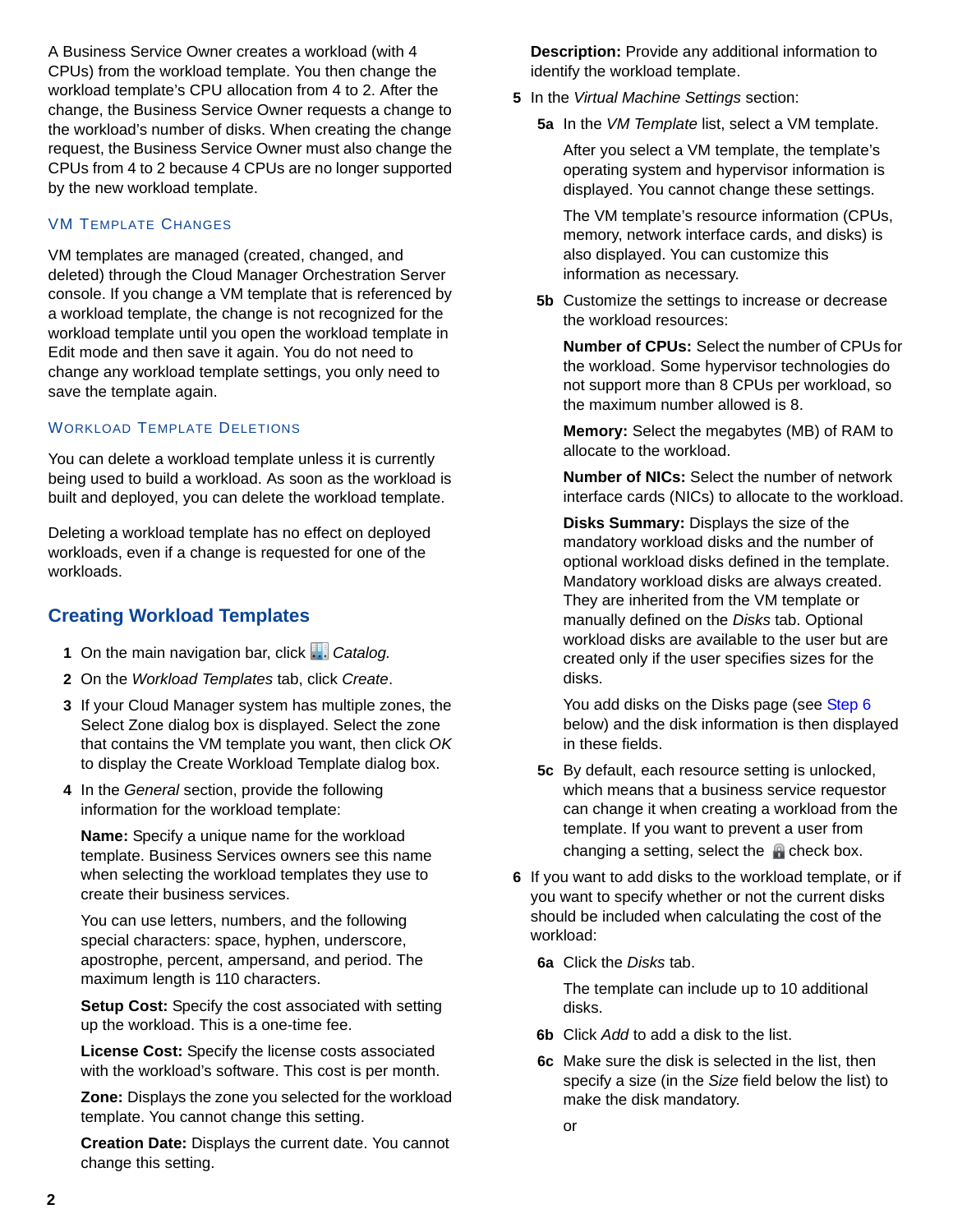Leave the capacity set to 0 to make the disk optional.

The maximum size per disk is 1024 GB (1 TB). If you specify the size when adding a disk, the disk becomes mandatory. Users cannot remove or change a mandatory disk. If you add a disk with the size set to 0, the disk becomes optional. Users can leave the size at 0, in which case the disk is not created with the workload, or they can specify a size and create the disk.

**6d** In the *Cost* field, select the check box if you want to include the cost of the disk in the workload's total cost.

If you don't enable the *Cost* option, the disk becomes a free disk and is not included when calculating the cost of the workload.

**7** If the template is a Windows-based template and you want to pre-populate some of the Windows settings, click *Windows Settings*, then complete the following steps.

You might not want to pre-populate some settings, such as *Computer Name*, if the template will be used to create multiple workloads. Any settings that you do not pre-populate must be filled in when requesting a new business service (by the Business Service Owner) or when performing the pre-build configuration (by an administrator).

**7a** Configure the *Domain Settings*:

**Computer Name:** Specify the computer name for the virtual machine.

**Domain or Workgroup:** Select *Domain* or *Workgroup*, then specify the name of the domain or workgroup to which you want the virtual machine added.

**Domain Administrator User ID:** This applies only if you are adding the virtual machine to a domain. Specify a domain administrator user ID that can be used to add the virtual machine to the domain specified in the *Domain* field.

**7b** Modify the *Installation Settings*:

**Run Once Commands:** Specify any Windows RunOnce commands that you want run during the first log in to the virtual machine. For information about Windows RunOnce commands, see the Microsoft Windows documentation.

**8** If the template is a Windows-based template and you want to pre-populate some of the Windows licensing information, click *Windows Licensing* and fill in the fields.

You might not want to pre-populate some settings, such as *Windows Product Key*, if the template will be used to create multiple workloads and the key does

not cover multiple installations. Any settings that you do not pre-populate must be filled in when requesting a new business service (by the Business Service Owner) or when performing the pre-build configuration (by an administrator).

**Windows Product Key:** Specify the product key for the workload's Windows operating system.

**Registered to Name:** Specify an individual, department, company or so forth to whom the Windows operating system software is registered.

**9** If the template is a Linux-based template and you want to pre-populate some of the Linux settings, click *Linux Settings* and fill in the fields.

You might not want to pre-populate some settings, such as Hostname, if the template will be used to create multiple workloads. Any settings that you do not pre-populate must be filled in when requesting a new business service (by the Business Service Owner) or when performing the pre-build configuration (by an administrator).

**Hostname:** Specify the host name for the workload

**Domain Name:** Specify the domain for the workload (for example, netiq.com or provo.netiq.com).

**10** Click *OK*.

# **Requesting Business Services**

Any business service that you want to deploy must start as a request. The request defines the business service, including its name, contract period, and workloads. As soon as you submit the request, it goes through an approval and build process that you can track until the business service is deployed.

- **1** On the main navigation bar, click *Business Services*, then click the *Requests* tab.
- **2** Click *Create* to display the Create Business Service Request dialog box.
- **3** Provide the following details for the business service:

**Service Name:** Specify a name that is different than any other business service names for the business group. You can use letters, numbers, and the following special characters: space, hyphen, underscore, apostrophe, percent, ampersand, and period. The name must begin with a letter or number and have a maximum length of 110 characters.

**Start Date:** Click **the** to select the date you want the business service to be available.

**Expiration Date:** Click **H** to select the date you want the business service to no longer be available. If you don't want the business service to expire, delete the date from the field.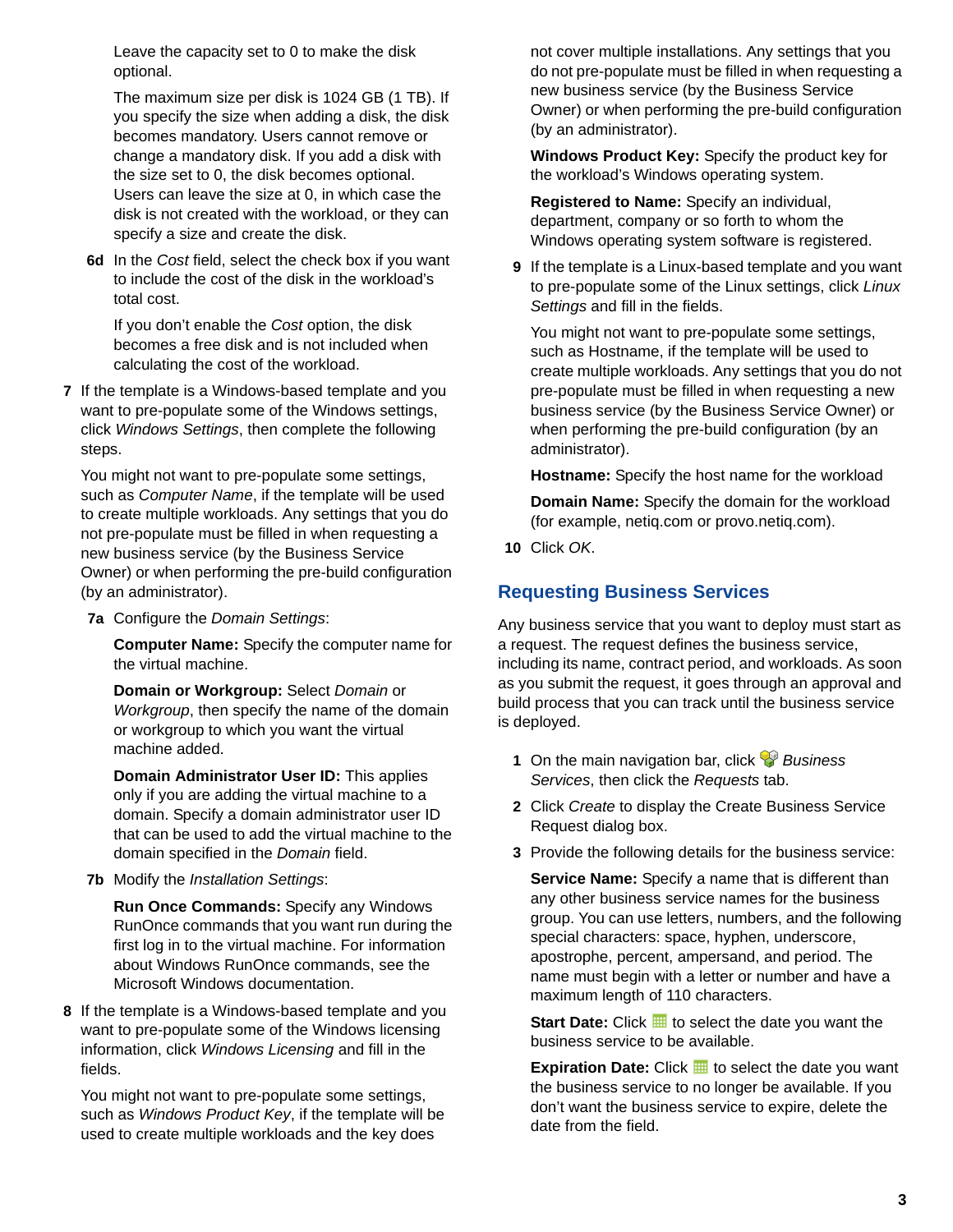**Contract Length:** If an expiration date is selected, this field displays the total number of months for the contract.

**Organization:** Displays the organization of which you are a member.

**Business Group:** Select the business group for which you are creating the business service.

**Creator:** Displays your user name.

**Business Purpose:** Provide details that explain the purpose or justification for the business service. This information is visible to the business service's approvers during the request approval process.

- <span id="page-3-0"></span>**4** Add a workload to the business service:
	- **4a** Click *Add* to display the Select Workload Template dialog box.

The dialog box displays a list of workload templates. A template provides the base settings and costs for the workload.

- **4b** Select the workload template from which to create the workload, then click *OK* to display the Configure Workload dialog box.
- **4c** On the *Resources* tab, specify a name for the workload, select a service level, and customize the resources allocated to the workload.

You cannot customize the resources if they are locked. For additional information about the *Resources* settings, click the **button**.

**4d** Click the *Disks* tab to configure the workload's disks.

The workload's mandatory disks are listed. The mandatory disks are created with the workload and cannot be customized.

If the *Add* action, located above the list, is available, there are optional disks you can create for the workload. Click *Add*, then specify the size for the disk;

For additional information about the *Disks* settings, click the **button**.

**4e** Click the *Networks* tab (if it is displayed), select a network interface card, then assign the network and configure the network address and name servers.

For additional information about the *Networks* settings, click the **button**.

**4f** (Optional) Click the *Windows Settings* tab (if it is displayed), then provide an Administrator account password, computer name, and workgroup or domain information.

If you do not provide this information, a Cloud Administrator will provide it before the workload is built. For additional information about the *Windows Settings* settings, click the **button**.

**4g** (Optional) Click the *Windows Licensing* tab (if it is displayed), then provide a Windows product key and registration name.

If you do not provide this information, a Cloud Administrator will provide it before the workload is built. For additional information about the *Windows Licensing* settings, click the **button**.

**4h** (Optional) Click the *Linux Settings* tab (if it is displayed), then provide a host name and domain name.

If you do not provide this information, a Cloud Administrator will provide it before the workload is built. For additional information about the *Linux*  **Settings settings, click the button.** 

**4i** (Optional) Click the *Console Access* tab, then set the password for VNC access to the workload.

If you do not provide this information, a Cloud Administrator will provide it before the workload is built. For additional information about the *Console Access* settings, click the **button**.

- **4j** Click *OK* to save the workload and add it to the *Workloads* list.
- **5** Add any additional workloads to the business service.

You can add additional workloads by repeating [Step 4](#page-3-0) or by copying an existing workload and then modifying it as necessary. To copy a workload:

- **5a** Select the workload to copy, then click *Copy*.
- **5b** Select the number of copies to create and provide a unique name for each copy.
- **5c** Click *OK*.

The new workloads are added to the *Workloads* list.

**5d** Edit each new workload to provide any missing information.

Each new workload contains as much of the original information as possible, but some information such as network addresses, Windows computer names, and Linux host names are not copied because they need to be unique for each workload.

**6** (Optional) Give other users ownership rights to the business service.

The *Users* list lets you see any users who have been explicitly assigned ownership rights to the business service. It does not show users who inherit ownership rights to the business service through their roles.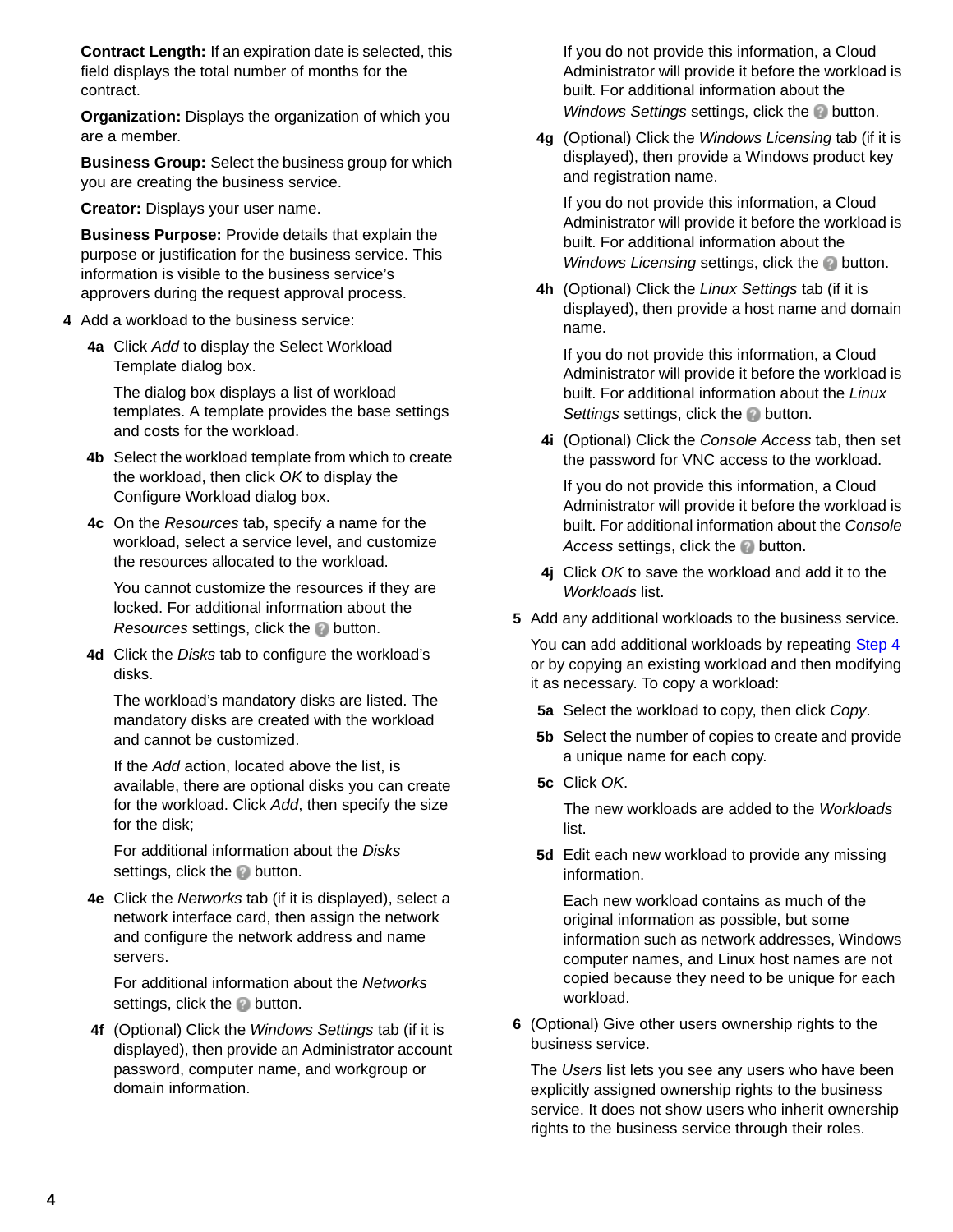Depending on the rights you have, you might only be able to view the list of users, or you might be able to add users. If you have rights and want to add a user:

- **6a** Click the *Users* tab, then click *Add*.
- **6b** Select users from the two lists.

The *Members* list displays all users who are members of the business service's organization. The *System Users* list displays users who are not members of the organization.

You can Shift-click and Ctrl-click to select multiple users (or user groups).

**6c** Click *OK*.

The users are added to the list.

**7** Click *Save* to add the request to the *Requested Services* list without submitting it.

or

Click *Submit* to add the request and submit it for approval.

## **Managing Deployed Business Services**

You can cycle (start, suspend, stop) a deployed business service's workloads, open a remote console to a workload, and give other users access to the business service.

#### STARTING, SUSPENDING, OR SHUTTING DOWN A **WORKLOAD**

- **1** On the main navigation bar, click *Business Services*, then click *Deployed*.
- **2** Select the business service with the workload you want to cycle, then click *Manage*.
- **3** In the *Workloads* list, select the workload.
- **4** Click one of the following controls:
	- Start the workload.
	- **II** Suspend the workload.
	- Shut down the workload.
- **5** Click *Close*.

### OPENING A WORKLOAD CONSOLE

Cloud Manager provides remote access to workloads via a VNC console.

- **1** On the main navigation bar, click *Business Services*, then click *Deployed*.
- **2** Select the business service with the workload you want to access, then click *Manage*.
- **3** In the *Workloads* list, select the workload, then click *Console*.

If the *Console* action is not available, your Cloud Administrator has not enabled remote console access. **4** Specify the console password to log in.

After you log in, a remote console session is opened to the workload. Most functions of the remote console work the same as the local console. However, if you need to use special key sequences such as Ctrl+Alt+Del, you must select them from the *Send Special Key Sequence* menu located at the top of the console.

**5** When you are finished, close the browser window to end the session.

#### DELEGATING OWNERSHIP OF A BUSINESS SERVICE

By default, the following users have ownership rights to a business service:

- The creator of the business service
- All Business Service Owners for the business group that the business service belongs to
- All Business Service Owners for the organization
- All Organization Managers

If necessary, you can delegate ownership to other users. When you do so, the user receives rights to view, manage, and change the business service.

- **1** On the main navigation bar, click *Business Services*, then click *Deployed*.
- **2** Select the business service to which you want to give another user access, then click *Manage*.
- **3** Click the *Users* tab to display the *Business Service Owner* list.
- **4** Click *Add*, select the users or user groups you want to give access to the business service, then click *OK*.

You can Shift-click and Ctrl-click to select multiple users and user groups.

If the *Add* action is not available, you do not have rights to give access to other users.

## **Changing Deployed Business Services**

You can change a business service's details (expiration date and business purpose) and workloads. Any change (including changing the expiration date and business purpose) generates a change request that must be approved before the changed business service can be redeployed.

### CHANGING A BUSINESS SERVICE'S DETAILS

- **1** On the main navigation bar, click *Business Services*, then click *Deployed*.
- **2** Select the business service, then click *Change*.
- **3** Modify the details for the business service: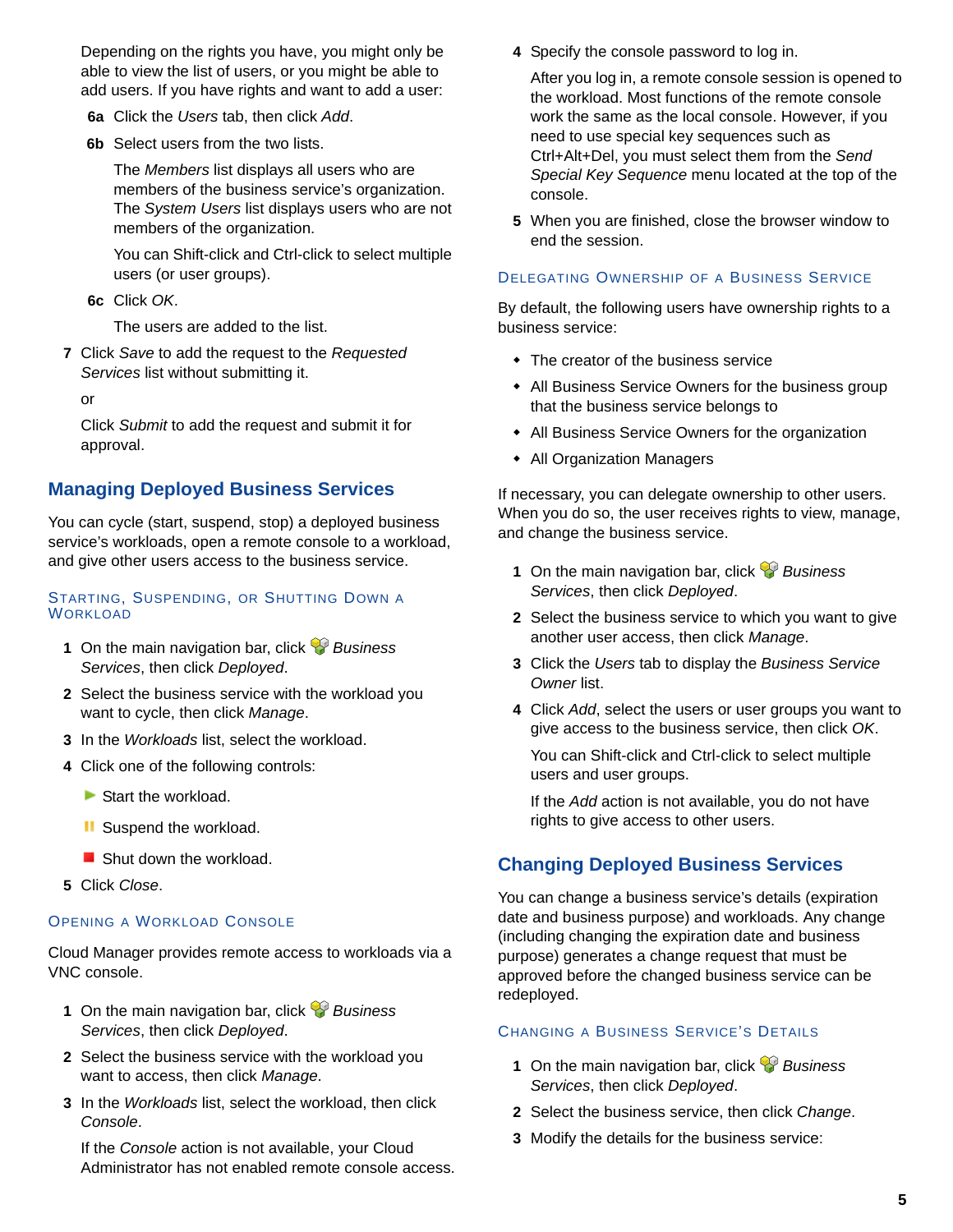**Expiration Date:** Specify the date you want the business service to no longer be available.

**Business Purpose:** Provide details that explain the purpose or justification for the change to the business service.

**4** Click *Submit* to submit your business service change request.

or

If you don't want to submit the change request at this time, click *Save* to save the change request.

A change icon  $\mathcal{D}$  is added next to the business service name in the *Deployed* list to indicate that a change request has been generated and added to the *Requests* list. If you saved the change request rather than submitting it, you must go to the *Requests* list to edit the request or submit it.

### REASSIGNING A BUSINESS SERVICE TO A DIFFERENT BUSINESS GROUP

You can reassign a business service to a different business group if 1) you have rights to the other business group and 2) the business group's resources (hypervisor, service levels, and so forth) support the business service's workloads.

- **1** On the main navigation bar, click *Business Services*, then click *Deployed*.
- **2** Select the business service, then click *Change*.
- **3** In the *Business Group* list, select the target business group.
- **4** Click *Submit* to submit your business service change request.

or

If you don't want to submit the change request at this time, click *Save* to save the change request.

A change icon  $\blacktriangleright$  is added next to the business service name in the *Deployed* list to indicate that a change request has been generated and added to the *Requests* list. If you saved the change request rather than submitting it, you must go to the *Requests* list to edit the request or submit it.

### ADDING A WORKLOAD

- **1** On the main navigation bar, click *Business Services*, then click *Deployed*.
- **2** Select the business service to which you want to add a workload, then click *Change*.
- **3** On the *Workloads* tab, click *Add* to display the Select Workload Template dialog box.

The dialog box displays a list of workload templates. A template is the basis for a workload, providing basic workload settings and costs.

- **4** Select the workload template from which to create the workload, then click *OK* to display the Configure Workload dialog box.
- **5** On the *Resources* tab, specify a name for the workload, select a service level, and customize the resources allocated to the workload.

If the resources are locked, you cannot customize them. For additional information about the *Resources* settings, click the **button**.

**6** Click the *Disks* tab to configure the workload's disks.

The workload's mandatory disks are listed. The mandatory disks are created with the workload and cannot be customized.

If the *Add* action, located above the list, is available, there are optional disks you can create for the workload. Click *Add*, then specify the size for the disk

For additional information about the *Disks* settings, click the **button**.

**7** Click the *Networks* tab (if it is displayed), select a network interface card, then assign the network and configure the network address and name servers.

For additional information about the *Networks* settings, click the **button**.

**8** (Optional) Click the *Windows Settings* tab (if it is displayed), then provide an Administrator account password, computer name, and workgroup or domain information.

If you do not provide this information, a Cloud Administrator will provide it before the workload is built. For additional information about the *Windows*  **Settings settings, click the <sup>2</sup> button.** 

**9** (Optional) Click the *Windows Licensing* tab (if it is displayed), then provide a Windows product key, and registration name.

If you do not provide this information, a Cloud Administrator will provide it before the workload is built. For additional information about the *Windows Licensing* settings, click the **button**.

**10** (Optional) Click the *Linux Settings* tab (if it is displayed), then provide a host name and domain name.

If you do not provide this information, a Cloud Administrator will provide it before the workload is built. For additional information about the *Linux Settings* settings, click the **button**.

**11** (Optional) Click the *Console Access* tab, then set the password for VNC access to the workload.

If you do not provide this information, a Cloud Administrator will provide it before the workload is built. For additional information about the *Console Access* settings, click the **button**.